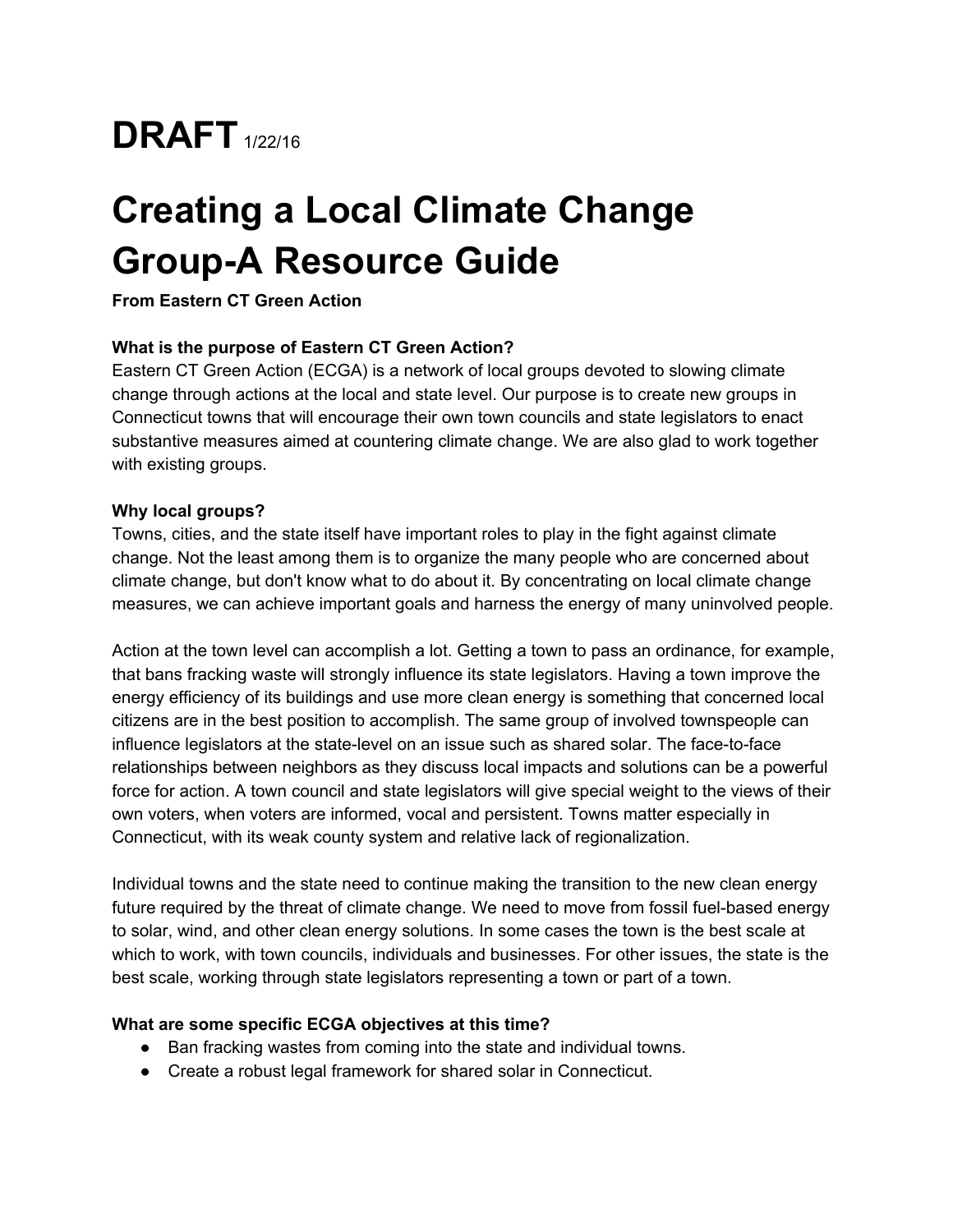- Encourage town governments, residents, businesses and non-profits to increase the use of energy efficiency measures and clean energy in the buildings they work, learn and live in. The Connecticut Green Bank can play an important role in accomplishing this objective.
- Impede the expansion of natural (methane) gas lines.

You can find links to information on these issues at the end of this guide.

## **How do you form a local group?**

Start by finding a small group of people who are concerned enough about climate change that they are willing to advocate to their town councils and state legislators. A core group of as few as three to five people should be enough. This core group will bring together like-minded town residents to promote specific, substantive and practical solutions to climate change.

In every town and city in Connecticut, there are people who are deeply concerned about the impending threat of climate change. A very small number are actually doing something about this. Many more would if they knew what to do and how. The job of a town group is to find the many who would like to do something and involve them in the process of getting something done. This can be at the town level or, through lobbying state legislators, at the state level.

The first step for most of us will be to educate ourselves. One way that ECGA can help is to provide you links to some of the information on the web about clean energy, climate change, and local advocacy. The amount of information out there is overwhelming. You do not need to become an expert, just have a basic idea of the issues involved. Over time, you will become more and more knowledgeable. At the end of this document are links to resources for the issues we are working on, as well as guides to advocacy and organizing.

Here are some suggestions for how to find people who may want to join your group:

- Start with friends and family. Even if they do not live in your town, they may know concerned people who do. Send out an email or call people on the phone to discuss your plans. Offer to have coffee with them. Early on, this will be a matter of finding one person at a time.
- Join a local conservation group, such as Joshua's Trust and/or a statewide organization such as the Sierra Club, the Connecticut League of Conservation Voters, or Environment Connecticut and then ask for the names of members in your town. You can also attend local meetings of these groups, start conversations with individuals, or make a presentation.
- The League of Women Voters, members of a town sustainability, open space or similar committees, and other civic organizations may be another source of recruits. Attend meetings and talk to people afterwards. Make a statement during the public comment period to one of these groups. We are not trying to replace these groups, but rather augment their efforts at a more local level.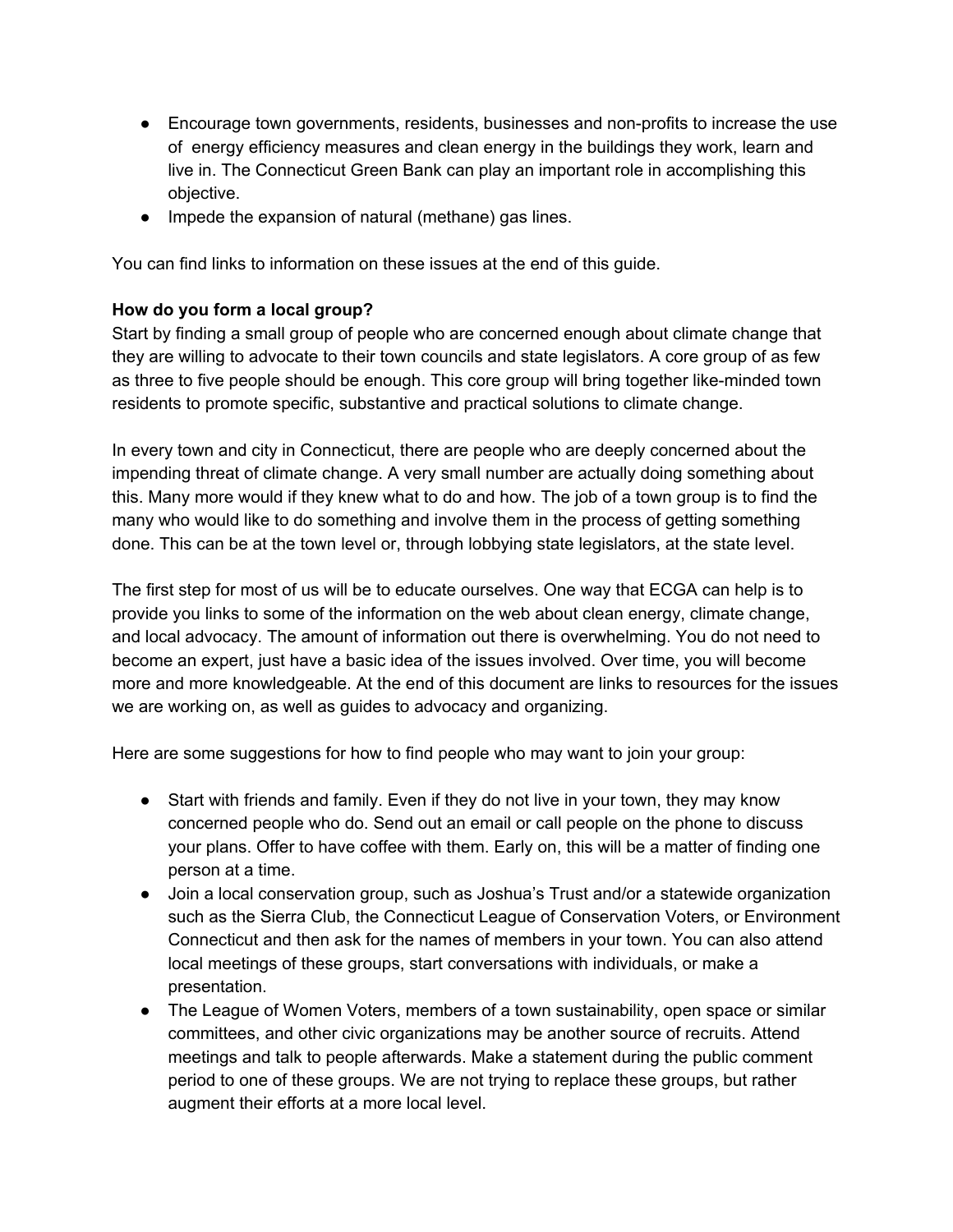- Drive around looking for homes and businesses with solar panels and if you're comfortable enough, knock on doors.
- Start a Facebook page and work to have members and other interested town residents Like and Share posts on the page. Perhaps use your own Facebook page at first as the 'official' page for the group.

## **How can Eastern Connecticut Green Action help form and assist groups?**

If you are thinking of starting a group in your town or are in the process of forming one, we would like to help. If you have an existing group, we would like to discuss coordinating our agenda with yours, so we can expand the reach of your group and ours. We would first want to hear what help, if any, you need. Some resources we can provide include: 1) facilitators who can assist in getting your group off the ground, 2) expertise in matters such as how to get an ordinance, resolution or referendum passed in your town (and which would be best), 3) speakers for a public gathering, and 4) miscellaneous help, like with starting a Facebook page.

ECGA can provide an agenda and action plan to new groups. It's not likely that every town group will have exactly the same priorities, but we can magnify our influence by concentrating on a few specific issues, such as shared solar legislation and the banning of fracking wastes.

Perhaps most importantly, ECGA can also serve as a clearinghouse for what works best in growing a group and accomplishing objectives. We are a growing organization and as groups form in various towns, each town will have important lessons to share. ECGA has some materials available online that may be useful as groups learn to be effective advocates [Note: hopefully we will sometime soon]. We are also available to meet in person with individuals and groups. Also, members of all groups can meet on a regular basis to share experiences and lessons learned.

**Online Resources-Here are some articles, reports and guides that we have found useful in** educating ourselves about the issues we are focusing on.

### **Banning Fracking Wastes**

- No fracking in [Connecticut,](http://ctmirror.org/2014/02/12/no-fracking-in-connecticut-but-what-about-its-waste/) but what about its waste?
- Coventry Is [Connecticut'](http://wnpr.org/post/coventry-connecticuts-second-town-ban-fracking-waste#stream/0) Second Town to Ban Fracking Waste
- [Connecticut](http://wastefreect.org/index.html) Fracking Waste-Free
- [will add more with Gary's help and others]

### **Shared Solar**

Articles:

- [Connecticut's](http://ctviewpoints.org/2015/05/19/connecticuts-timid-approach-to-clean-energy-penalizes-consumers-costs-state-jobs/) timid approach to clean energy penalizes consumers, costs state jobs
- CT creeps toward [electric](http://ctmirror.org/2014/12/29/connecticut-creeps-toward-electric-grid-2-0/) grid 2.0
- Session tally: Energy and [environment](http://ctmirror.org/2015/06/05/session-tally-energy-and-environment-hits-misses-and-almosts/) hits, misses and almosts
- Shared solar tries again to light up [Connecticut](http://ctmirror.org/2015/04/07/shared-solar-tries-again-to-light-up-connecticut/)